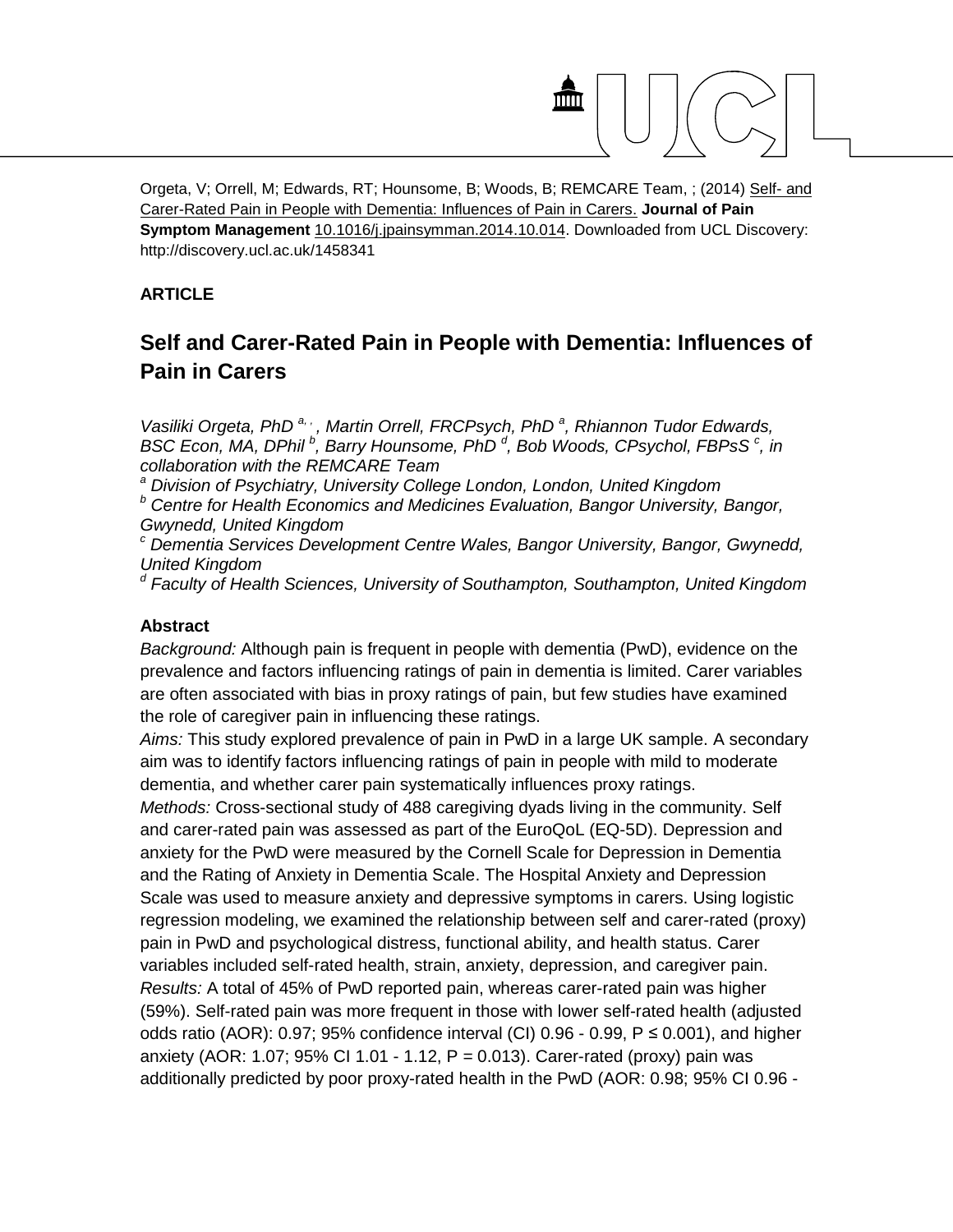0.99, P *=* 0.006), and carers' own experience of pain (AOR: 0.36; 95% CI 0.21 - 0.63, P *≤* 0.001).

*Conclusion:* Our results indicate that pain is very frequently reported in PwD and that presence of pain is associated with high levels of anxiety. Caregiver pain affects carers' perceptions of pain in PwD.

**Keywords:** people with dementia; pain; EQ-5D; self-rated pain; carer-rated pain; prevalence;

# **1. Introduction**

 Pain results in considerable discomfort for older people and constitutes an important physical, emotional and social burden regardless of cognitive status <sup>1</sup>. Depending on setting and method of measurement, prevalence of pain in people with dementia (PwD) ranges from 20% to even higher than 50%  $^{2, 3}$ , especially for those living in nursing care  $4, 5$ . Despite evidence-based guidelines available for the assessment and treatment of pain <sup>6</sup>, PwD are vulnerable to under-assessment and under-management of pain. Untreated pain is a major contributor of reduced quality of life  $7, 8$ , and a frequently unmet need, related to the occurrence of behavioral and psychological symptoms in dementia (BPSD)<sup>9, 10</sup>. Despite evidence that in cognitively intact older adults pain predicts lower levels of psychological health, very few studies have examined the factors that influence self and carer-rated pain in community dwelling PwD  $1,11$ .

Self-ratings are currently the preferred method for assessing pain in older adults with cognitive impairment  $12$ , consistent with studies showing that people with moderate to moderately severe dementia are able to use some of the available self-reporting instruments  $13, 14$ . However as the disorder progresses health care providers often turn to family carers in order to gather more knowledge about the intensity and impact of pain on the PwD<sup>15</sup>. It has been consistently observed that although carer-rated pain can provide useful information in the assessment of pain in dementia, proxy assessments often raise issues of bias. For example, carer ratings of pain are influenced by carer's depression  $16$ , similar to ratings of quality of life which are often affected by carers' mood or levels of carer burden <sup>17</sup>.

Theoretical models and empirical evidence examining interpersonal effects of suffering within the context of a dyadic relationship show that physical or psychological distress experienced by a loved-one can influence emotional experiences of carers and directly affect their own well-being  $18$ ,  $19$ . In line with the sociocommunications model of pain attending to both patient and carer is considered equally important  $20$ . Carers for example often experience stress as a result of seeing their loved one in distress, or may find it difficult to estimate levels of pain correctly  $21$ , which may influence how supportive they are perceived to be by their partner  $22$ . Several studies show that older carers of people with various chronic illnesses overestimate pain in the care recipient  $23$ . It is possible therefore that caregiver pain similar to depression may affect proxy ratings of pain in PwD<sup>24</sup>.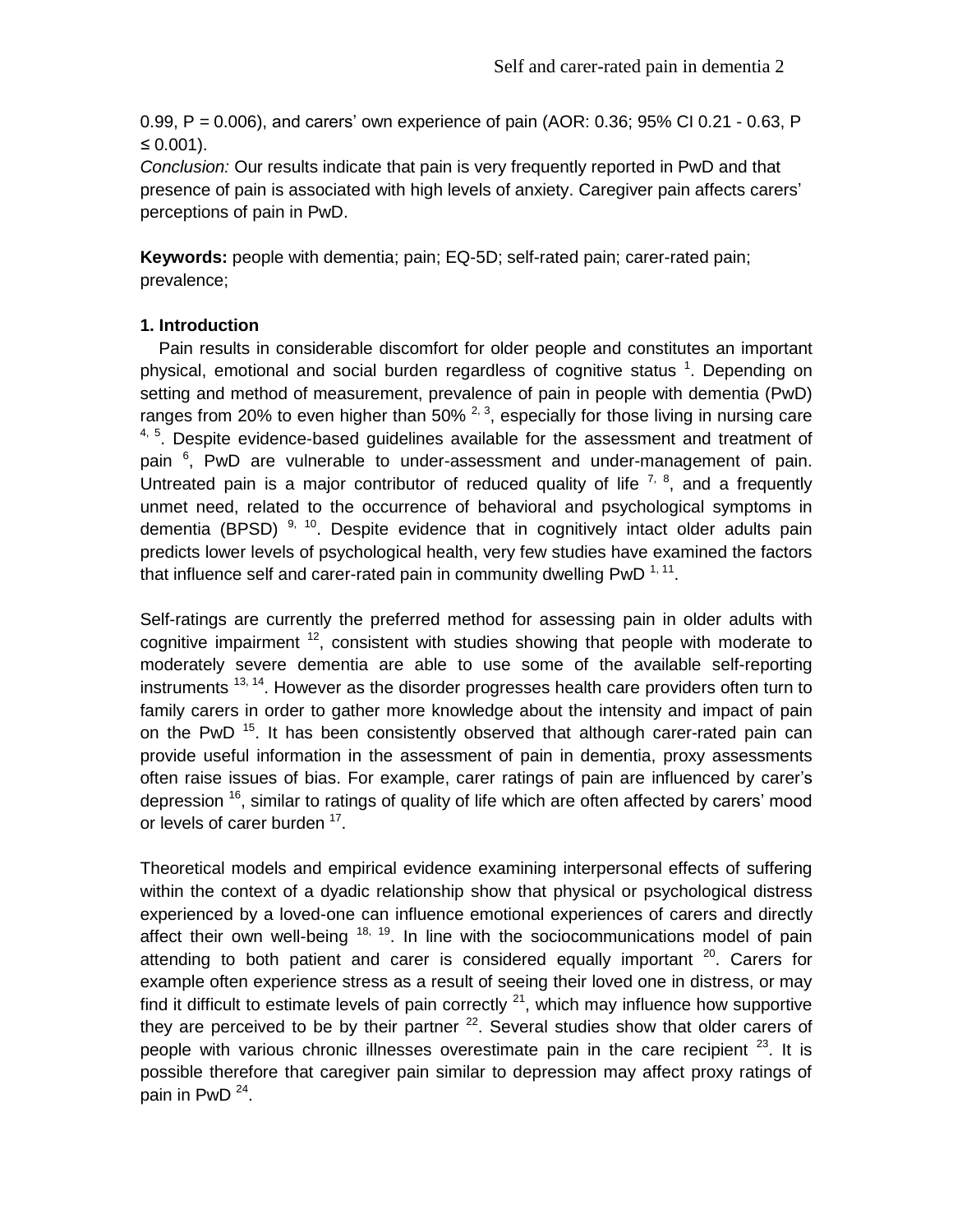Although caregiver mood and strain have been previously examined as factors affecting self and carer- rated pain <sup>25</sup>, no studies have examined whether pain in proxies (i.e. family carers), affects proxy ratings of pain experienced by PwD. There is currently limited evidence on the prevalence, characteristics and clinical correlates of pain in PwD living in the community. The specific objectives of this study therefore were to: 1) provide an estimate of prevalence of pain in people with mild to moderate dementia living in the community, 2) investigate the factors associated with self and carer-rated pain in PwD and 3) examine whether caregiver pain affects proxy ratings of pain for the PwD. We hypothesized that pain will be frequent and that it will be strongly associated with emotional distress and poor self-rated health in PwD. We also predicted that carers' own ratings of pain will influence proxy ratings of pain in the PwD.

# **2. Methods**

#### *2.1 Design*

 Cross-sectional study of a large sample of people with mild to moderate dementia and their family carers living in the community.

#### *2.2 Sample*

A convenience sample of a total of 488 people with a diagnosis of dementia according to DSM-IV criteria took part, along with their carers, who had regular contact with the PwD (for approximately 4 hours per week or more). Inclusion criteria for PwD were living in the community, being in the mild to moderate stage of dementia (DSM-IV criteria for dementia of any type), and having a relative or other caregiver that could act as an informant. Those with high levels of disability, or any major physical impairment were excluded. All participants gave their consent to participate in the study. Most participants were recruited through NHS Memory Clinics and Community Mental Health Teams for older people. All assessment instruments were administered by a team of research assistants. The present data were collected at baseline as part of the REMCARE study, investigating the effects of reminiscence therapy on QoL for people with dementia and their family carers <sup>26</sup>. This HTA funded trial was approved by the Multi-Centre Ethics Committee in Wales.

#### *2.3 Measures*

#### *Pain*

We used items from the EQ-5D to measure pain and self-rated health in PwD and their carers. The EQ-5D is a brief generic instrument consisting of a self-administered health index and a visual analogue scale  $^{27}$ , representing five dimensions of health-related quality of life, including a separate dimension of pain/discomfort. Participants were asked to indicate which statement best described their health state at the present time. There are three levels per dimension: no problems, some problems, or extreme problems. For the pain/discomfort dimension, participants choose one of the following statements: a) I have no pain or discomfort, b) I have moderate pain or discomfort, c) I have extreme pain or discomfort, with the three ratings relating to the severity of symptoms.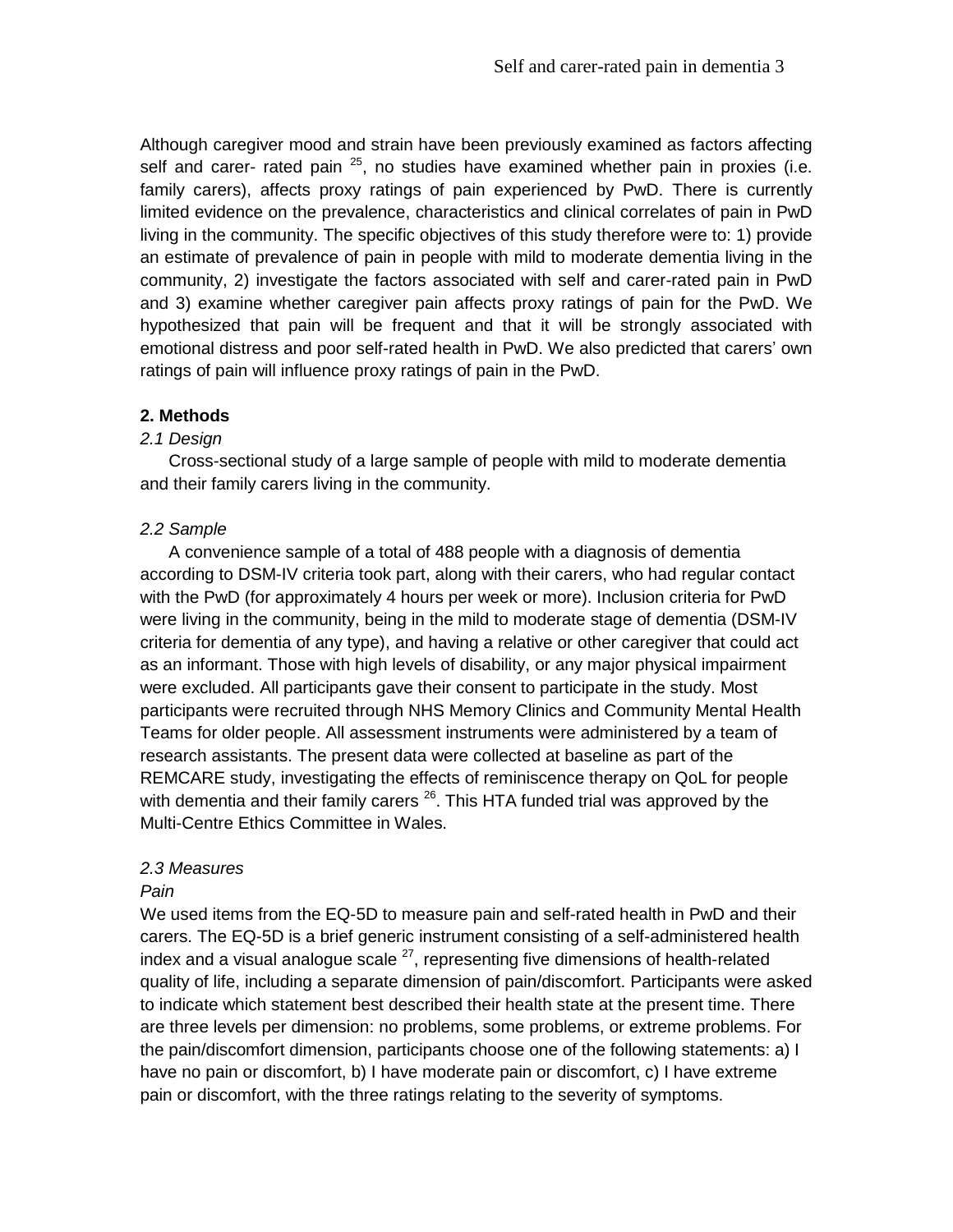Respondents are asked to mark their current health state on a 100-point VAS scale, with 100 representing the 'best imaginable health state' and 0 representing the 'worst imaginable health state' today. People with dementia completed the instrument in an interview format. In the proxy version, carers were asked to answer the questions giving their own view of the person's experienced pain and health, as opposed to attempting to provide the person's own view.

#### *Mood*

Anxiety was measured by the *Rating of Anxiety in Dementia Scale* (RAID) <sup>28</sup>, comprised of 18 items assessing anxiety, based on a structured interview with the carer and the PwD, in which a higher score indicates more anxiety symptoms (range from 0-54). Depression was measured through the *Cornell Scale for Depression in Dementia* (CSDD)<sup>29</sup>, with higher scores indicative of more depressive symptoms (range from 0-38). The CSDD is a 19-item interviewer administered measure, using information from interviewing the PwD and their carer. Anxiety and depressive symptoms experienced by the carer were measured with the Hospital and Anxiety Depression Scale <sup>30</sup>, in which higher scores indicate greater distress (range from 0–21).

#### *Function of the PwD and dementia severity*

The *Bristol Activities of Daily Living Scale* (BADLS) <sup>31</sup> is a carer rated instrument consisting of 20 daily**-**living abilities, developed specifically for use with PwD. Higher scores on this scale indicate less functional independence (range from 0 to 60). We measured global severity of dementia using the *Clinical Dementia Rating* scale <sup>32</sup>, which was administered as a structured interview with the family carer (informant) and the PwD. The CDR measures the following six domains: memory, orientation, problem solving, community affairs, home and hobbies, and personal care. Ratings are 0 for healthy people, 0.5 for questionable dementia and 1, 2 and 3 for mild, moderate and severe dementia.

#### *Caregiver stress*

We used the *Relative's Stress Scale* (RSS) <sup>33</sup>, administered as a self-report measure, to assess stress specific to caregiving, with higher scores indicating greater stress specific to caregiving (range from range 0–60).

#### *Statistical Analysis*

 All statistical analyses were carried out using SPSS (Version 20.0). For correlations of continuous variables, Pearson's r was used whereas for discontinuous variables Spearman's rho was used instead. To determine the effect of clinical variables on ratings of pain, logistic regression analyses were performed. Ratings of pain for the PwD (self and proxy ratings separately) and carer were entered as the dependent variables, whereas the predictors were those factors found to be significant in the bivariate analyses.

#### *3. Results*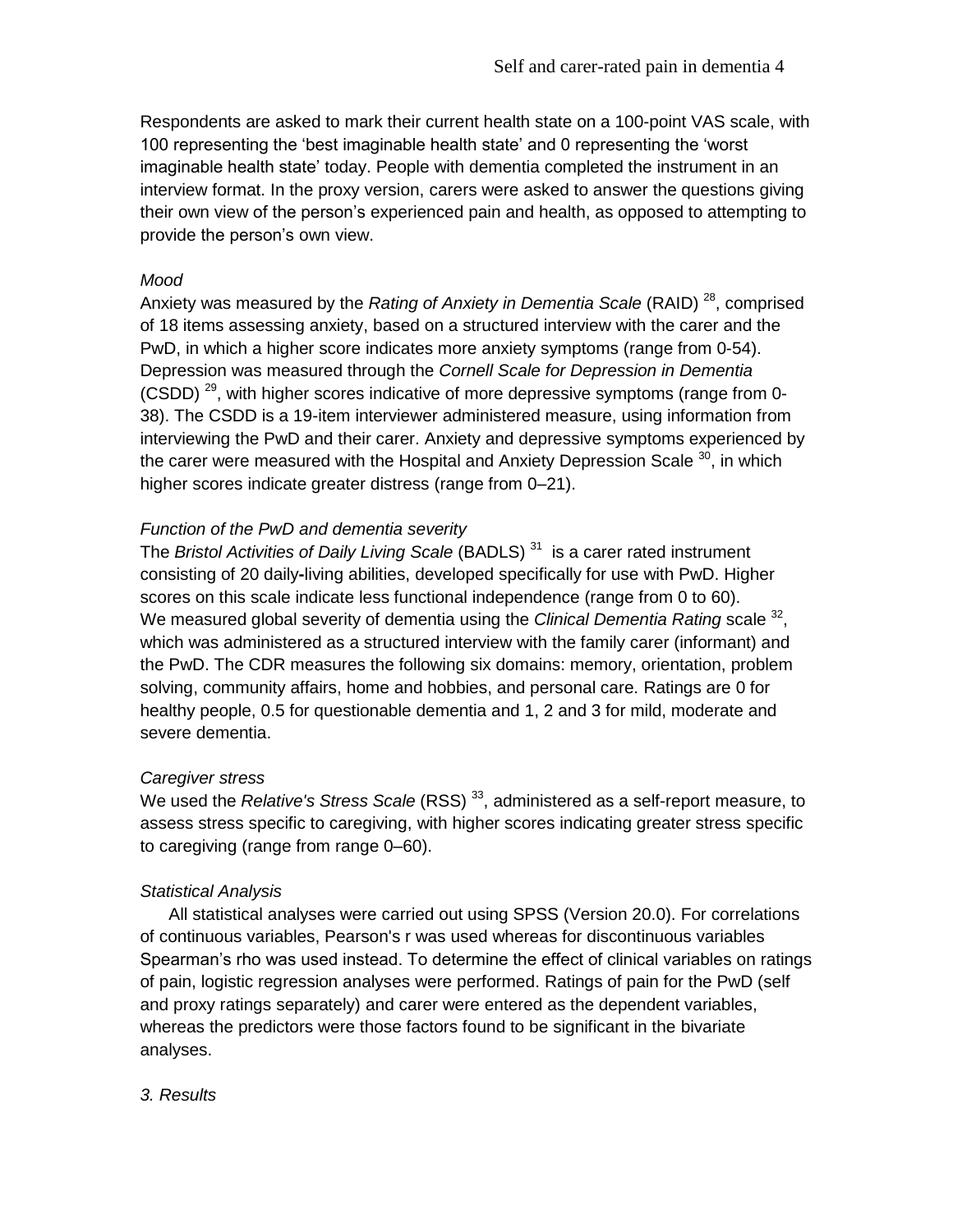# *3. 1 Sample characteristics*

A total of 488 people with dementia were interviewed, of whom 49.6% were females. The mean age was 75.55 (range 54-95 years) and the mean years of age leaving school was 15.5 years. Of the 488 PwD, 72.1% were married and the remaining 27.9% were single, separated, widowed or divorced. A total of 399 PwD (82.3%) lived in the community with their family carer, whereas the rest of the sample lived on their own or with other family members. A total of 67.1% of the sample of carers were female, where 71% of carers were the PwD' spouse, 20.7% were the son or daughter of the PwD, whereas the remaining carers (8.3%) were another relative/friend or partner. The mean age was 69.83 (range 23-91 years) and the mean years of age leaving school was 16.7 years.

A total of 74.6% of PwD had a score of 1 (mild dementia) in the CDR scale. Mean scores of overall health as measured by the EQ-VAS were 71.33 (SD = 20.05) for self ratings, and  $61.20$  (SD = 18.94) for carer (proxy) ratings. The mean BADL score was 15.93 (SD = 9.59). For the person with dementia, mean Cornell score was  $M = 6.96$  (SD  $= 5.02$ ), and mean RAID score was 8.51 (SD  $= 7.07$ ). Caregiver stress specific to the caregiving situation (RSS) was  $21.63$  (SD = 10.75), and the mean EQ-VAS for carers was 73.63 (SD = 18.65). Mean anxiety for carers using the HADS was 6.24 (SD = 4.25) and mean depressive symptoms were  $4.22$  (SD =  $3.44$ ).

# *Prevalence of pain in PwD*

Table 1 shows prevalence of pain in PwD (self and carer-rated pain) and family carers. A total of 45.3% of people with dementia reported pain, including 4.1% reporting extreme pain. Carers more frequently rated pain in PwD with a total of 59.2% reporting that the person they cared for experienced some or extreme pain,  $\chi^2$  (4) = 64.79, *p* < .001. Carers rated pain in 44.2 % of PwD who did not themselves report any pain. However, carers reported no pain in the PwD for 25.2% of the sample who had self-reported pain. Overall exact agreement was 58.2%, with slightly higher levels across both levels of pain (65%), with kappa coefficient 0.25.

#### *Factors associated with ratings of pain in PwD*

Table 2 shows the characteristics of people with dementia experiencing pain for both self and carer ratings. Results from bivariate analyses showed that amongst the characteristics of the PwD, both self and carer-rated pain were associated with lower levels of education, and lower self and carer-rated health as measured by EQ-VAS. Higher presence of depressive and anxiety symptoms in the PwD were associated with higher levels of self and carer-rated pain. Carers reported higher ratings of proxy pain when the PwD was older. Amongst carer characteristics, lower levels of self-rated health and higher ratings of anxiety and depression predicted higher levels of carer-rated pain in the PwD. As hypothesised, carers reporting pain were more likely to report that the PwD was in pain.

# *Logistic regression analyses for self and carer-rated pain in PwD*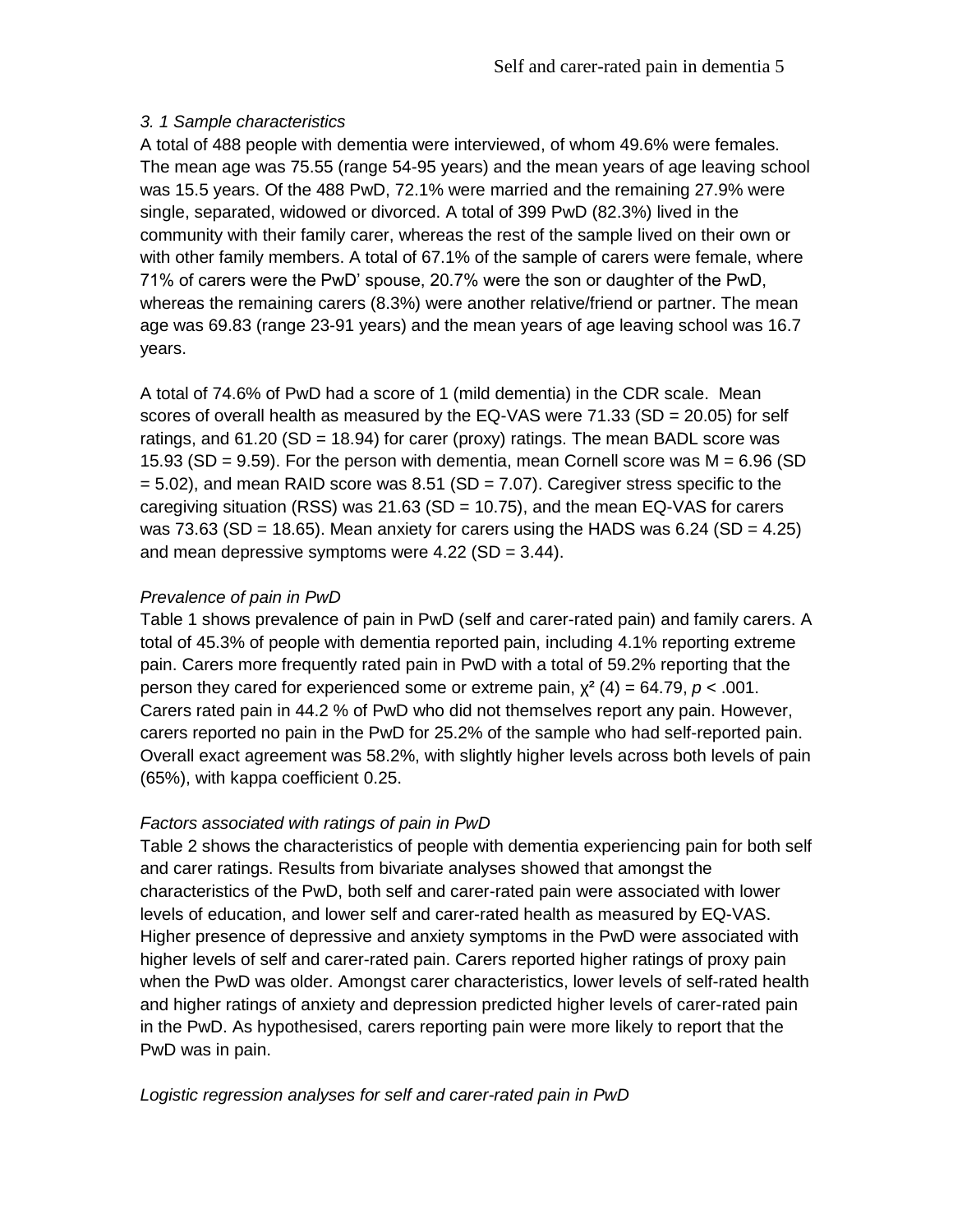A multivariate logistic regression analysis predicting self and carer rated pain in PwD was conducted (see Table 3). This analysis showed that self-rated pain was predicted by self-rated health (EQ-VAS) and presence of anxiety symptoms in the PwD. In carer ratings, both self and carer-rated health in the PwD also contributed to the prediction of pain. As can be seen in Table 3, higher levels of anxiety and whether the carer experienced pain remained significant predictors in the logistic regression analyses after controlling for all other factors.

#### **Discussion**

*Prevalence and factors associated with self and carer-rated pain in PwD* The aim of our study was to investigate prevalence of self and carer-rated pain in a cohort of people with mild to moderate dementia living in the community and to identify which factors are associated with presence of pain. Our results show that pain is a frequent and highly prevalent symptom in people with dementia. Given the proportion of PwD experiencing pain, this study offers important information about the contribution of pain in the psychological health of PwD and whether carers themselves experiencing pain can influence proxy ratings. We found a higher percentage of pain in PwD in comparison to previous studies  $^2$ , with 45% of our community sample reporting self-rated pain, and 59% reporting carer-rated pain.

Although we found that carers reported more pain than patients as in previous studies, we also observed that for 25% of our sample carers did not report pain in their relative despite the PwD self-reporting pain. In fact in 42% of cases carers' judgements regarding the presence of pain in the PwD differed from their relative's self-report which is in line with previous evidence of low agreement between self and carer ratings of quality of life for PwD<sup>34</sup>. Results are consistent with prior literature that dimensions that are observable are more likely to be associated with higher agreement and that proxy raters tend to report more disability  $35$ . Our findings suggest that assessment of pain and behavior measurement would require both self and proxy (carer) reports in order to identify those at risk of experiencing persistent pain, as well as assessment of other behaviors, consistent with a multidimensional approach  $36$ .

Our findings are in line with work suggesting that pain in community-dwelling older people is associated with higher rates of psychological distress <sup>15</sup>, poorer health and that pain is not influenced by severity of dementia <sup>5, 16</sup>. Contrary to previous studies however we did not find any differences in ratings on the basis of gender. Education of the PwD on the other hand influenced both self and carer ratings, with those of lower education reporting higher levels of pain, consistent with evidence that lower education is often implicated in poor prognosis in the management of pain in the general population  $37,38$ . Anxiety symptoms were a significant predictor of both self and carer-rated pain, in line with evidence that anxiety explains more variance in experiencing pain in comparison to depression in older adults <sup>39</sup>. Our findings therefore may guide treatment recommendations in assessing the role of anxiety in the experience of pain in dementia.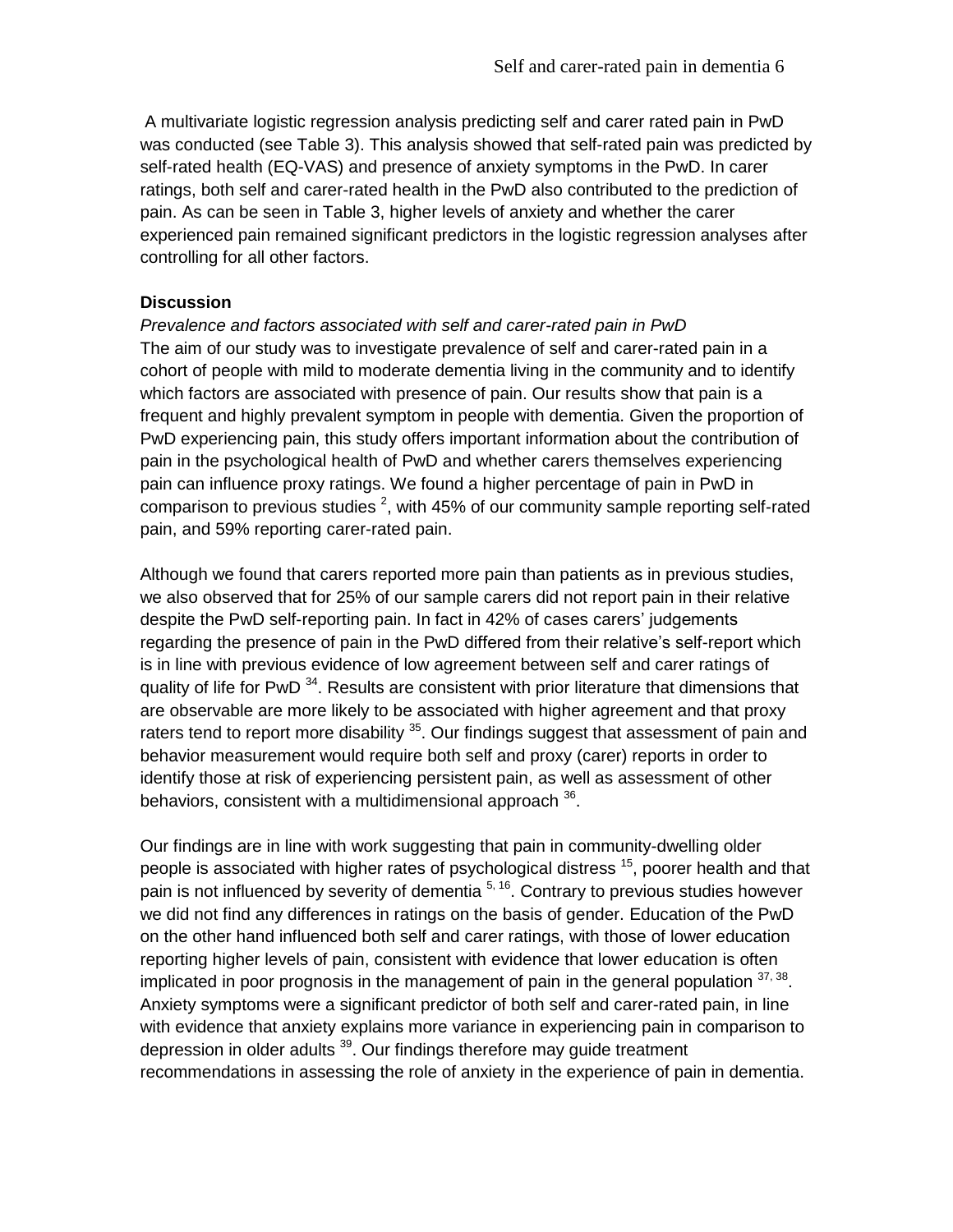An important contribution of the present study is that pain in carers influenced the ability to perceive pain in the PwD indicating that proxy agreement varies as a function of carer characteristics <sup>35</sup>. Our findings provide support for current theoretical conceptualisations of dyadic patterns of pain  $40$  and indicate that further research is required to understand how dementia caregiving dyads experience and communicate pain. Carers in pain were more likely to report pain in the PwD, compared with selfreports, indicating that they are sensitive to indicators of pain in daily life. This is consistent with the finding that carers did not miss presence of pain in those reporting experiencing extreme levels of pain. Although our findings can not generalise to people with severe dementia they do stress the importance of a multifaceted approach to pain assessment and to behavioural indicators which may be particularly important for people with dementia who are at greater risk of experiencing pain.

Our findings of presence of pain in carers influencing perceptions of pain in PwD are consistent with similar reports in other populations such as stroke patients demonstrating that carers experiencing pain may report more pain than the patients themselves  $24$ . These findings indicate that further research that examines the impact of pain in carers of patients with other conditions is warranted  $^{23}$ .

The present study has some limitations. Self and carer-ratings of pain were based on assessing pain at a specific point in time, using a single-item rating, which did not allow to examine factors such as the specific intensity or level of pain. Presence of symptoms were based on self-report rather than clinical diagnosis, so it remains unclear whether these results are applicable to those experiencing clinical pain. In addition, as the current analyses are cross-sectional we cannot comment on direction of causality. Although this study adds new knowledge additional studies are needed to understand possible mediators of pain and factors such as access to medical care or use of analgesics, which were not measured in this study. We did not have access to data on pain medications however we can expect that pharmacological treatment of pain is likely to be limited in this population <sup>41, 42</sup>. A further limitation of the present study is the lack of comorbidity data and the inability to adjust for these in the analyses, as PwD may have experienced pain related to other diagnosed comorbid conditions <sup>43</sup>. We did not measure agitation or aggression which are common correlates of pain, therefore inclusion of these variables may have yielded better predictive models. We were also not able to control for the independence of observations in pain perceptions, so it will be important for future studies to apply specialised analyses for dyadic data such as actor-partner independence model techniques <sup>44</sup>. **Conclusion** 

It is widely recognized that people with dementia are at high risk of experiencing pain <sup>45</sup>. Our study adds to the limited data available on the prevalence, and factors influencing self and carer rated pain in PwD, indicating that it is a highly frequent symptom for PwD <sup>46</sup>. We conclude that many people with mild to moderate dementia are able to report pain via self report instruments such as the EQ-5D, and that although carer ratings are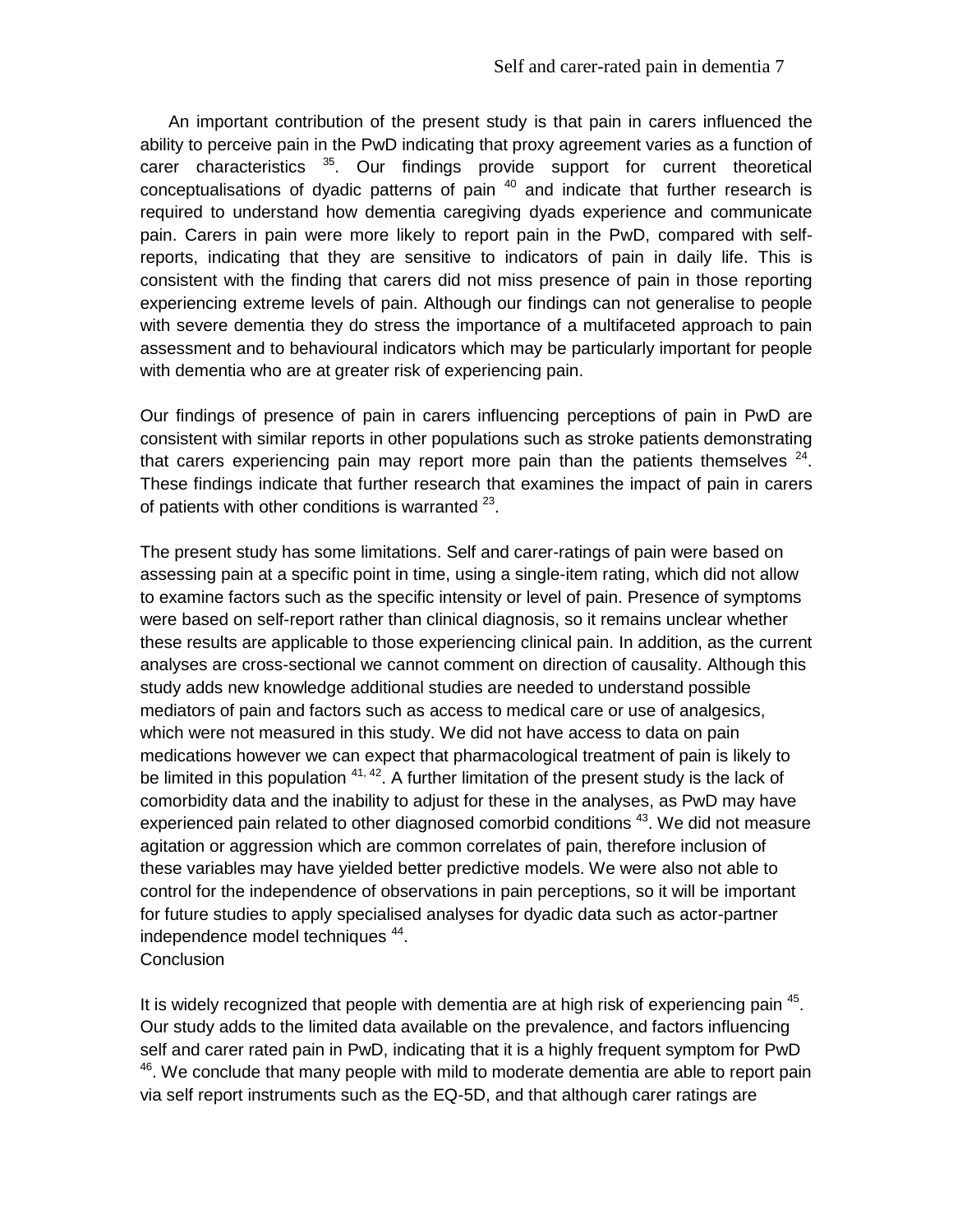important in identifying pain in this population, they are influenced by carer variables such as carers' own experience of pain. Future work should investigate experience of pain in longitudinal studies and dyadic approaches in the experience of pain in dementia caregiving dyads. This information will be useful in designing interventions that aim to modify and minimize pain-related disability in PwD.

# **Author Note**

Vasiliki Orgeta, Division of Psychiatry, University College London, Martin Orrell, Division of Psychiatry, University College London, Rhiannon Tudor Edwards, Centre for Health Economics and Medicines Evaluation, Bangor University, Barry Hounsome, Faculty of Health Sciences, University of Southampton, Bob Woods, Dementia Services Development Centre Wales, Bangor University. The authors would like to thank all of the people with dementia and their families who participated in the REMCARE study (ISRCTN42430123). The grant holders were: Bob Woods, Ian Rusell, Martin Orrell, Errollyn Bruce, Rhiannon Tudor Edwards, John Keady, and Esme Moniz-Cook. This project was funded by the National Institute for Health Research Health Technology Assessment (NIHR HTA) Programme (project number 06/304/229), which has been published in full in Health Technology Assessment. The views and opinions expressed herein are those of the authors and do not necessarily reflect those of the HTA programme, NIHR, NHS or the Department of Health.

Correspondence concerning this article should be addressed to Vasiliki Orgeta, Division of Psychiatry, 67-73 Riding House Street, 2nd Floor, Charles Bell House, University College London, London, W1W 7EJ, United Kingdom. E-mail: [v.orgeta@ucl.ac.uk.](mailto:v.orgeta@ucl.ac.uk)

#### References

1. Shega JW, Paice JA, Rockwood K, Dale W. Is the presence of mild to moderate cognitive impairment associated with self-report of non-cancer pain? A cross-sectional analysis of a large population-based study. *J Pain Symptom Manage.* 2010;39:734-742.

2. Shega JW, Hougham GW, Stocking CB, Cox-Hayley D, Sachs GA. Pain in community-dwelling persons with dementia: Frequency, intensity, and congruence between patient and caregiver report. *J Pain Symptom Manage.* 2004;28:585-592.

3. Tosato M, Lukas A, van der Roest HG, et al. Association of pain with behavioral and psychiatric symptoms among nursing home residents with cognitive impairment: Results from the SHELTER study. *Pain.* 2012;153:305-310.

4. Krulewitch H, London MR, Skakel VJ, Lundstedt GJ, Thomason H, Brummel-Smith K. Assessment of pain in cognitively impaired older adults: A comparison of pain assessment tools and their use by nonprofessional caregivers. *J Am Geriatr Soc.*  2000;48:1607-1611.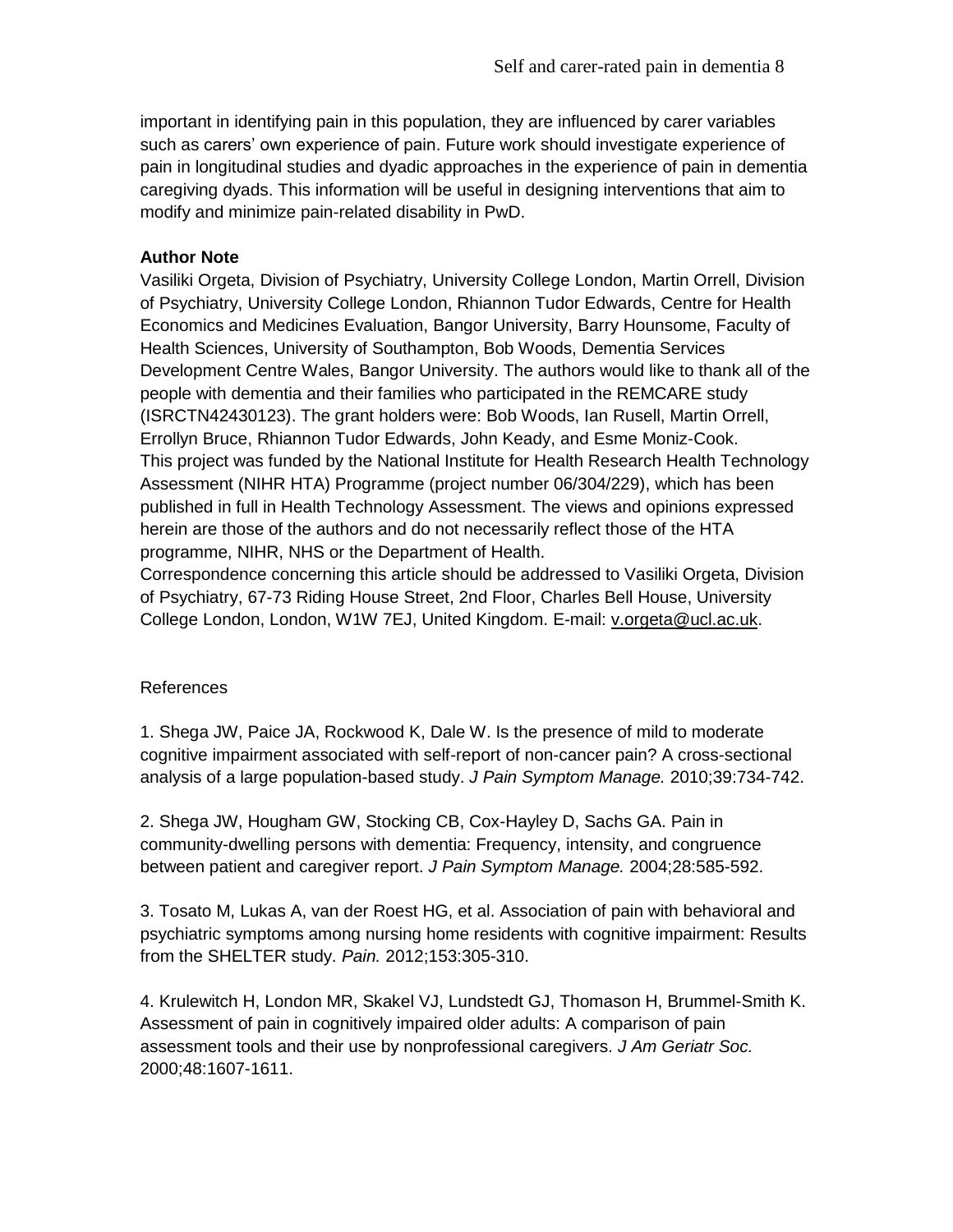5. Parmelee PA, Smith B, Katz IR. Pain complaints and cognitive status among elderly institution residents. *J Am Geriatr Soc.* 1993;41:517-522.

6. Hadjistavropoulos T, Herr K, Turk DC, et al. An interdisciplinary expert consensus statement on assessment of pain in older persons. *Clin J Pain.* 2007;23:S1-43.

7. Lin P, Lin L, Shyu Y, Hua M. Predictors of pain in nursing home residents with dementia: A cross-sectional study. *Journal of Clinical Nursing.* 2011;20:1849–1857.

8. Woolf AD, Zeidler H, Haglund U, et al. Musculoskeletal pain in Europe: Its impact and a comparison of population and medical perceptions of treatment in eight European countries. *Ann Rheum Dis.* 2004;63:342-347.

9. Kovach CR, Logan BR, Noonan PE, et al. Effects of the serial trial intervention on discomfort and behavior of nursing home residents with dementia. *Am J Alzheimer's Dis Other Demen.* 2006;21:147-155.

10. Hall-Lord ML, Johansson I, Schmidt I, Larsson BW. Family members' perceptions of pain and distress related to analgesics and psychotropic drugs, and quality of care of elderly nursing home residents. *Health Soc Care Community.* 2003;11:262-274.

11. Snow AL, Chandler JF, Kunik ME, et al. Self-reported pain in persons with dementia predicts subsequent decreased psychosocial functioning. *Am J Geriatr Psychiatry.*  2009;17:873-880.

12. Zwakhalen SM, Hamers JP, Berger MP. The psychometric quality and clinical usefulness of three pain assessment tools for elderly people with dementia. *Pain.*  2006;126:210-220.

13. Closs SJ, Barr B, Briggs M. Cognitive status and analgesic provision in nursing home residents. *Br J Gen Pract.* 2004;54:919-921.

14. Pautex S, Michon A, Guedira M, et al. Pain in severe dementia: Self-assessment or observational scales? *J Am Geriatr Soc.* 2006;54:1040-1045.

15. AGS, Panel on Persistent Pain in Older Persons. The management of persistent pain in older persons. *Journal of American Geriatrics Society.* 2002;50:205–224.

16. Shega JW, Hougham GW, Stocking CB, Cox-Hayley D, Sachs GA. Factors associated with self- and caregiver report of pain among community-dwelling persons with dementia. *J Palliat Med.* 2005;8:567-575.

17. Conde-Sala JL, Garre-Olmo J, Turro-Garriga O, Lopez-Pousa S, Vilalta-Franch J. Factors related to perceived quality of life in patients with Alzheimer's disease: The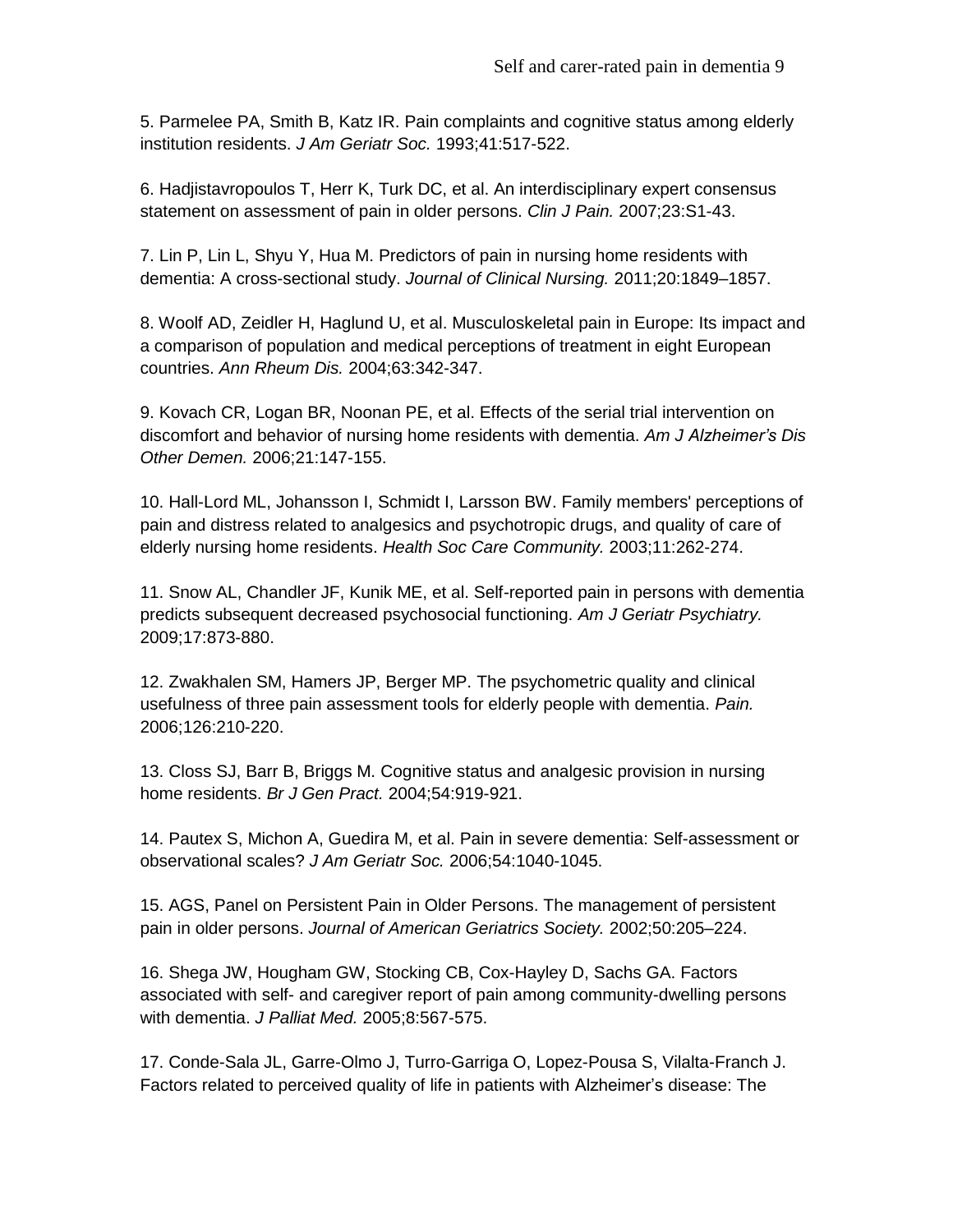patient's perception compared with that of caregivers. *Int J Geriatr Psychiatry.*  2009;24:585-594.

18. Monin JK, Schulz R. Interpersonal effects of suffering in older adult caregiving relationships. *Psychol Aging.* 2009;24:681-695.

19. Schulz R, Hebert RS, Dew MA, et al. Patient suffering and caregiver compassion: New opportunities for research, practice, and policy. *Gerontologist.* 2007;47:4-13.

20. Hadjistavropoulos T, Craig KD. A theoretical framework for understanding self-report and observational measures of pain: A communications model. *Behav Res Ther.*  2002;40:551-570.

21. Cano A, Johansen AB, Franz A. Multilevel analysis of couple congruence on pain, interference, and disability. *Pain.* 2005;118:369-379.

22. Martire LM, Keefe FJ, Schulz R, et al. Older spouses' perceptions of partners' chronic arthritis pain: Implications for spousal responses, support provision, and caregiving experiences. *Psychol Aging.* 2006;21:222-230.

23. Blyth FM, Cumming RG, Brnabic AJ, Cousins MJ. Caregiving in the presence of chronic pain. *J Gerontol A Biol Sci Med Sci.* 2008;63:399-407.

24. Hung SY, Pickard AS, Witt WP, Lambert BL. Pain and depression in caregivers affected their perception of pain in stroke patients. *J Clin Epidemiol.* 2007;60:963-970.

25. Jensen-Dahm C, Vogel A, Waldorff FB, Waldemar G. Discrepancy between self- and proxy-rated pain in Alzheimer's disease: Results from the Danish Alzheimer intervention study. *J Am Geriatr Soc.* 2012;60:1274-1278.

26. Woods RT, Bruce E, Edwards RT, et al. REMCARE: Reminiscence groups for people with dementia and their family caregivers - effectiveness and cost-effectiveness pragmatic multicentre randomised trial. *Health Technol Assess.* 2012;16:v-xv, 1-116.

27. EuroQoL. EuroQol--a new facility for the measurement of health-related quality of life. the EuroQol group. *Health Policy.* 1990;16:199-208.

28. Shankar KK, Walker M, Frost D. The development of a valid and reliable scale for rating anxiety in dementia (RAID). *Aging Mental Health.* 1999; 3: 39-49.

29. Alexopoulos GS, Abrams RC Y,R.C. Cornell scale for depression in dementia. *Biol Psychiatry.* 1988;23:271-284.

30. Zigmond AS, Snaith RP. The hospital anxiety and depression scale. *Acta Psychologica Scandinavica.* 1983;67:361-370.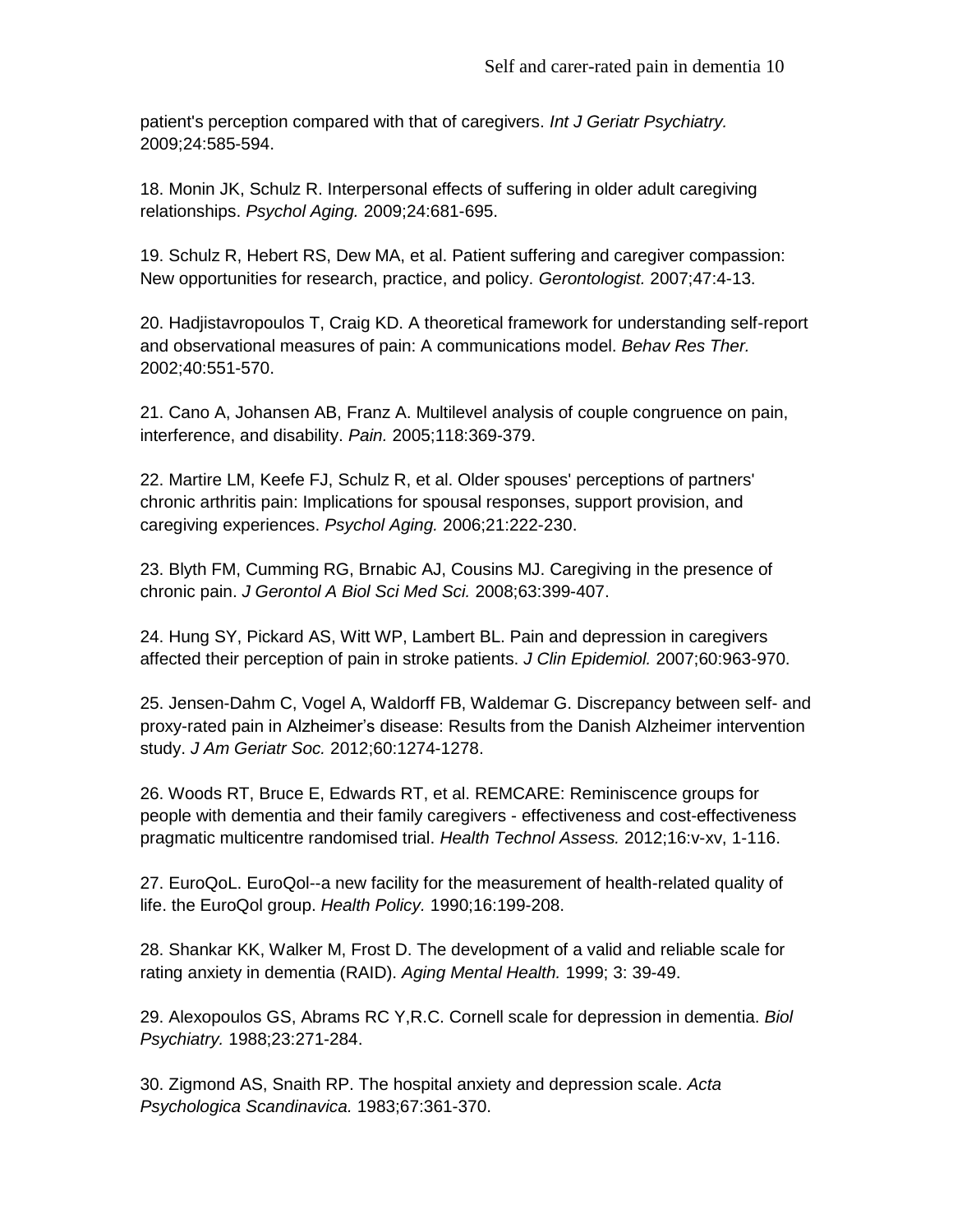31. Bucks RS, Ashworth DL, Wilcock GK. Assessment of activities of daily living in dementia: Development of the Bristol activities of daily living scale. *Age Ageing.*  1996;25:113-120.

32. Morris JC. The clinical dementia rating (CDR): Current version and scoring rules. *Neurology.* 1993;43:2412-2414.

33. Greene JG, Smith R, Gardiner M, Timbury GC. Measuring behavioural disturbance of elderly demented patients in the community and its effects on relatives: A factor analytic study. *Age Ageing.* 1982;11:121-126.

34. Coucill W, Bryan S, Bentham P, Buckley A, Laight A. EQ-5D in patients with dementia: An investigation of inter-rater agreement. *Med Care.* 2001;39:760-771.

35. Magaziner J, Zimmerman SI, Gruber-Baldini AL, Hebel JR, Fox KM. Proxy reporting in five areas of functional status. comparison with self-reports and observations of performance. *Am J Epidemiol.* 1997;146:418-428.

36. Stolee P, Hillier LM, Esbaugh J, Bol N, McKellar L, Gauthier N. Instruments for the assessment of pain in older persons with cognitive impairment. *J Am Geriatr Soc.*  2005;53:319-326.

37. Krueger AB, Stone AA. Assessment of pain: A community-based diary survey in the USA. *Lancet.* 2008;371:1519-1525.

38. Costa Lda C, Maher CG, McAuley JH, et al. Prognosis for patients with chronic low back pain: Inception cohort study. *BMJ.* 2009;339:b3829.

39. Feeney SL. The relationship between pain and negative affect in older adults: Anxiety as a predictor of pain. *J Anxiety Disord.* 2004;18:733-744.

40. Lumley MA, Cohen JL, Borszcz GS, et al. Pain and emotion: A biopsychosocial review of recent research. *J Clin Psychol.* 2011;67:942-968.

41. Frampton M. Experience assessment and management of pain in people with dementia. *Age Ageing.* 2003;32:248-251.

42. Scherder E, Oosterman J, Swaab D, et al. Recent developments in pain in dementia. *BMJ.* 2005;330:461-464.

43. Bauer K, Schwarzkopf L, Graessel E, Holle R. A claims data-based comparison of comorbidity in individuals with and without dementia. *BMC Geriatr.* 2014;14:10-2318-14- 10.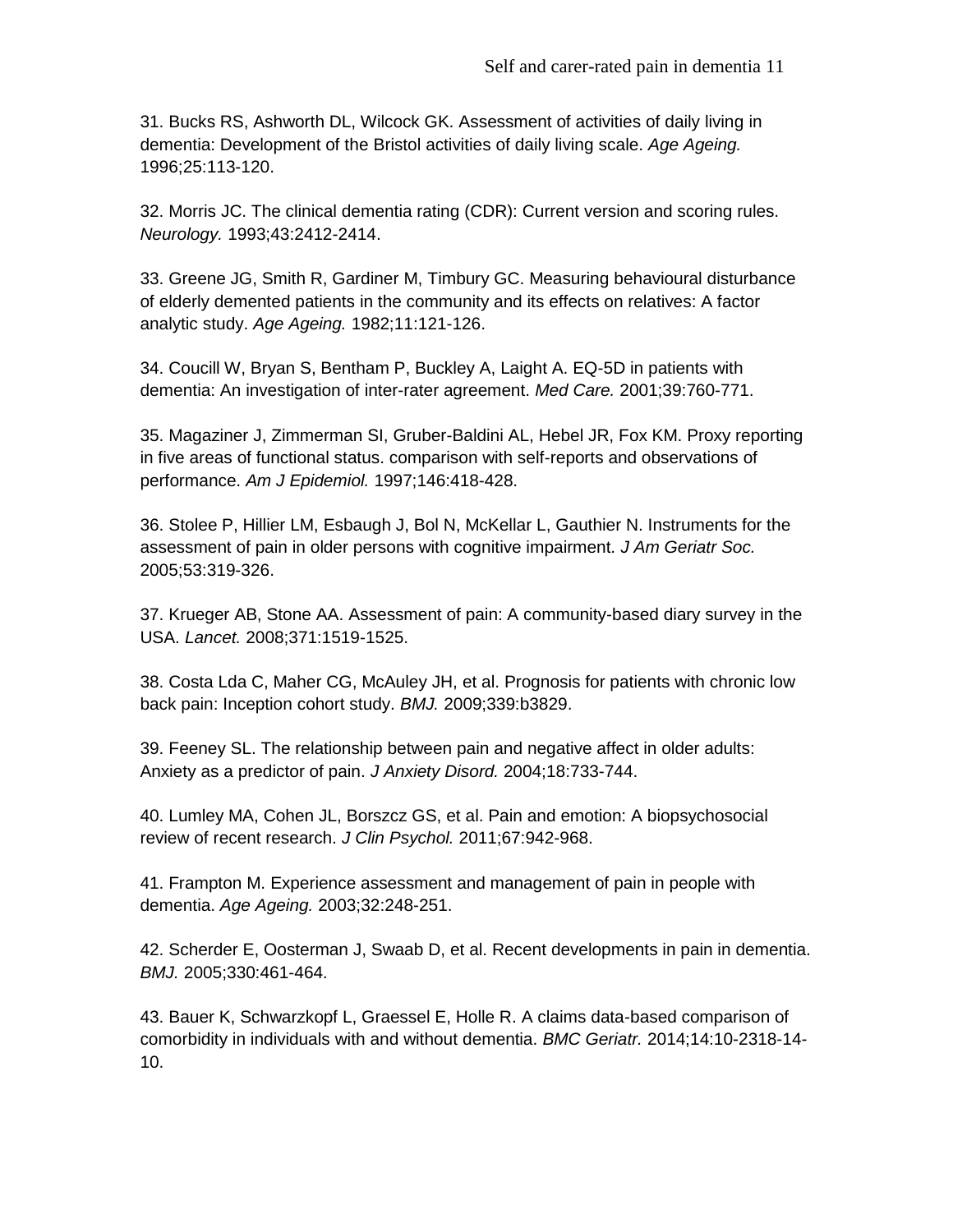44. Kashy DA, Kenny DA. The analysis of data from dyads and groups. In: Reis HT, Judd CM, eds. *Handbook of Research Methods in Social Psychology.* New York: Cambridge University Press; 2000:451–477.

45. Scherder E, Herr K, Pickering G, Gibson S, Benedetti F, Lautenbacher S. Pain in dementia. *Pain.* 2009;145:276–278.

46. Morris JN, Hawes C, Fries BE, et al. Designing the national resident assessment instrument for nursing homes. *Gerontologist.* 1990;30:293-307.

47. Brooks R. EuroQol: The current state of play. *Health Policy.* 1996;37:53-72.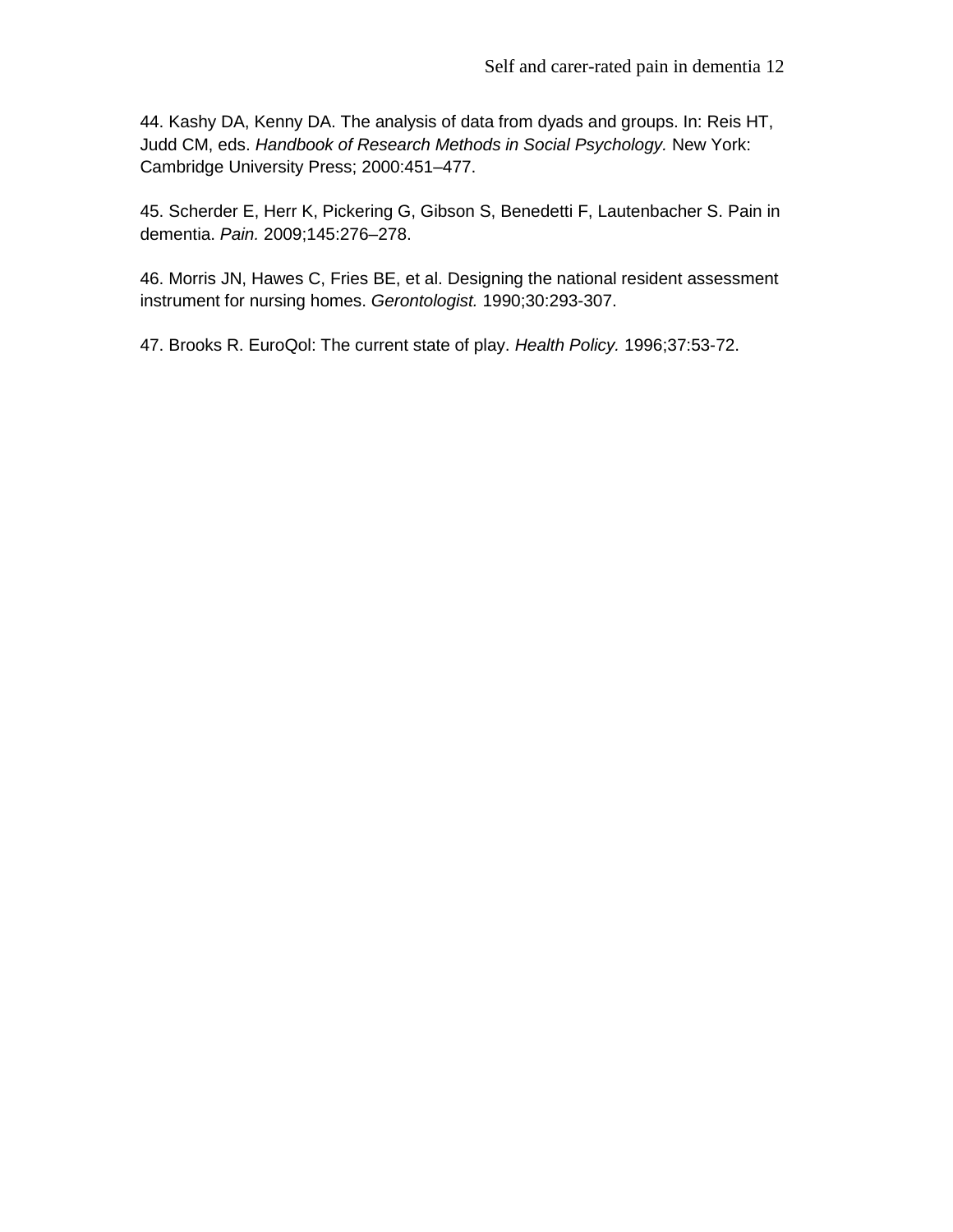|               | Pain ratings in People with Dementia |               |              |             |  |  |  |  |  |
|---------------|--------------------------------------|---------------|--------------|-------------|--|--|--|--|--|
|               | Carer ratings (proxy)                |               |              |             |  |  |  |  |  |
| Self ratings  | No pain                              | Moderate pain | Extreme pain | Total       |  |  |  |  |  |
| No pain       | 145 (30.5)                           | 110(23.1)     | 5(1.1)       | 260 (54.7)  |  |  |  |  |  |
| Moderate pain | 47 (9.9)                             | 128 (26.9)    | 21(4.4)      | 196 (41.2)  |  |  |  |  |  |
| Extreme pain  | 2(0.4)                               | 14(2.9)       | 4(0.8)       | 20(4.1)     |  |  |  |  |  |
|               | 194 (40.8)                           | 252 (52.9)    | 30(6.3)      | 476 (100.0) |  |  |  |  |  |
|               | Pain ratings in Family Carers        |               |              |             |  |  |  |  |  |
|               | No pain                              | Moderate pain | Extreme pain |             |  |  |  |  |  |
|               | 246 (50.8)                           | 211 (43.6)    | 27(5.6)      |             |  |  |  |  |  |
|               | Pain in Caregiving dyads             |               |              |             |  |  |  |  |  |
|               | Carer                                |               |              |             |  |  |  |  |  |
| PwD           | No pain                              | Moderate pain | Extreme pain |             |  |  |  |  |  |
| No pain       | 141 (29.7)                           | 101(21.3)     | 18(3.8)      |             |  |  |  |  |  |
| Moderate pain | 91(19.2)                             | 95(20.0)      | 9(1.9)       |             |  |  |  |  |  |
| Extreme pain  | 11(2.3)<br>9(1.9)<br>0               |               |              |             |  |  |  |  |  |

| Table 1                                                                    |  |
|----------------------------------------------------------------------------|--|
| Prevalence of self and carer rated pain in people with dementia and carers |  |

Data were missing for  $n = 12$  dyads (self and carer ratings of the PwD's pain), and for  $n = 4$ (carers' own ratings).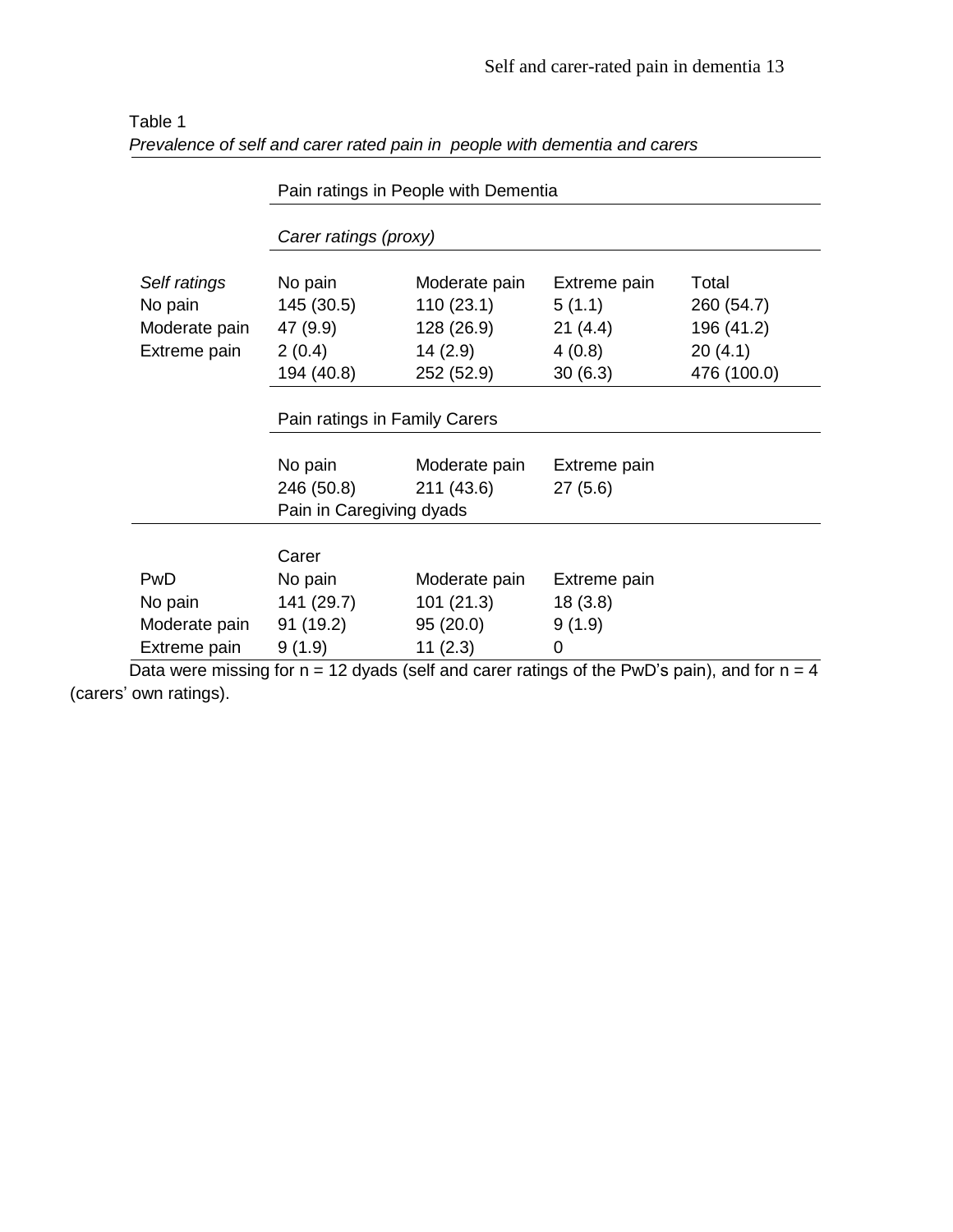# Table 2 *Characteristics of people with dementia experiencing pain*

| Characteristics                                                                          | <b>Self Ratings</b>    |                       |               | <b>Carer Ratings</b>   |                       |             |  |
|------------------------------------------------------------------------------------------|------------------------|-----------------------|---------------|------------------------|-----------------------|-------------|--|
|                                                                                          | No Pain<br>$(n = 260)$ | Pain<br>$(n = 216)$   | p value       | No Pain<br>$(n = 194)$ | Pain<br>$(n = 282)$   | p value     |  |
| <b>PwD Characteristics</b>                                                               |                        |                       |               |                        |                       |             |  |
| Age, mean $\pm$ SD                                                                       | 77.37 (7.58)           | 77.84 (6.86)          | .48           | 76.65 (8.20)           | 78.21 (6.51)          | .03         |  |
| Education (years), mean $\pm$ SD                                                         | 15.76 (3.52)           | 15.16 (2.05)          | .03           | 15.82 (3.72)           | 15.25 (2.29)          | .04         |  |
| Female, %                                                                                | 50.8                   | 48.4                  | .61           | 46.9                   | 51.8                  | .29         |  |
| Married, %<br>Living with spouse, %                                                      | 74.8<br>66.1           | 74.3<br>71.3          | .97<br>.23    | 76.7<br>67.0           | 72.8<br>69.1          | .63<br>.57  |  |
| Cared for by a spouse, %<br>EQ-5D VAS Self ratings, mean ±<br><b>SD</b><br>(range 0-100) | 71.2<br>76.66 (18.53)  | 70.0<br>65.79 (18.73) | .96<br>< .001 | 74.6<br>75.35 (19.22)  | 67.7<br>69.14 (19.13) | .26<br>.001 |  |
| EQ-5D VAS Carer ratings, mean ±<br><b>SD</b><br>(range 0-100)                            | 64.62 (18.32)          | 56.93 (18.86)         | < .001        | 67.97 (19.21)          | 56.53 (17.33)         | < .001      |  |
| CDR score of 1, %                                                                        | 78.2                   | 71.0                  | .20           | 73.1                   | 76.9                  | .51         |  |
| CSDD, mean $\pm$ SD<br>$(range 0-23)$                                                    | 6.14(4.78)             | 7.93(5.20)            | .001          | 5.49(4.12)             | 8.01(5.39)            | < .001      |  |
| RAID, mean $\pm$ SD<br>$(range 0-38)$                                                    | 6.93(5.57)             | 10.48 (8.19)          | < .001        | 6.00(4.94)             | 10.42 (7.87)          | < .001      |  |
| BADLS, mean ± SD<br>$(range 0-47)$<br><b>Carer Characteristics</b>                       | 15.29 (9.56)           | 16.47 (9.47)          | .18           | 14.83 (9.60)           | 16.52 (9.44)          | .06         |  |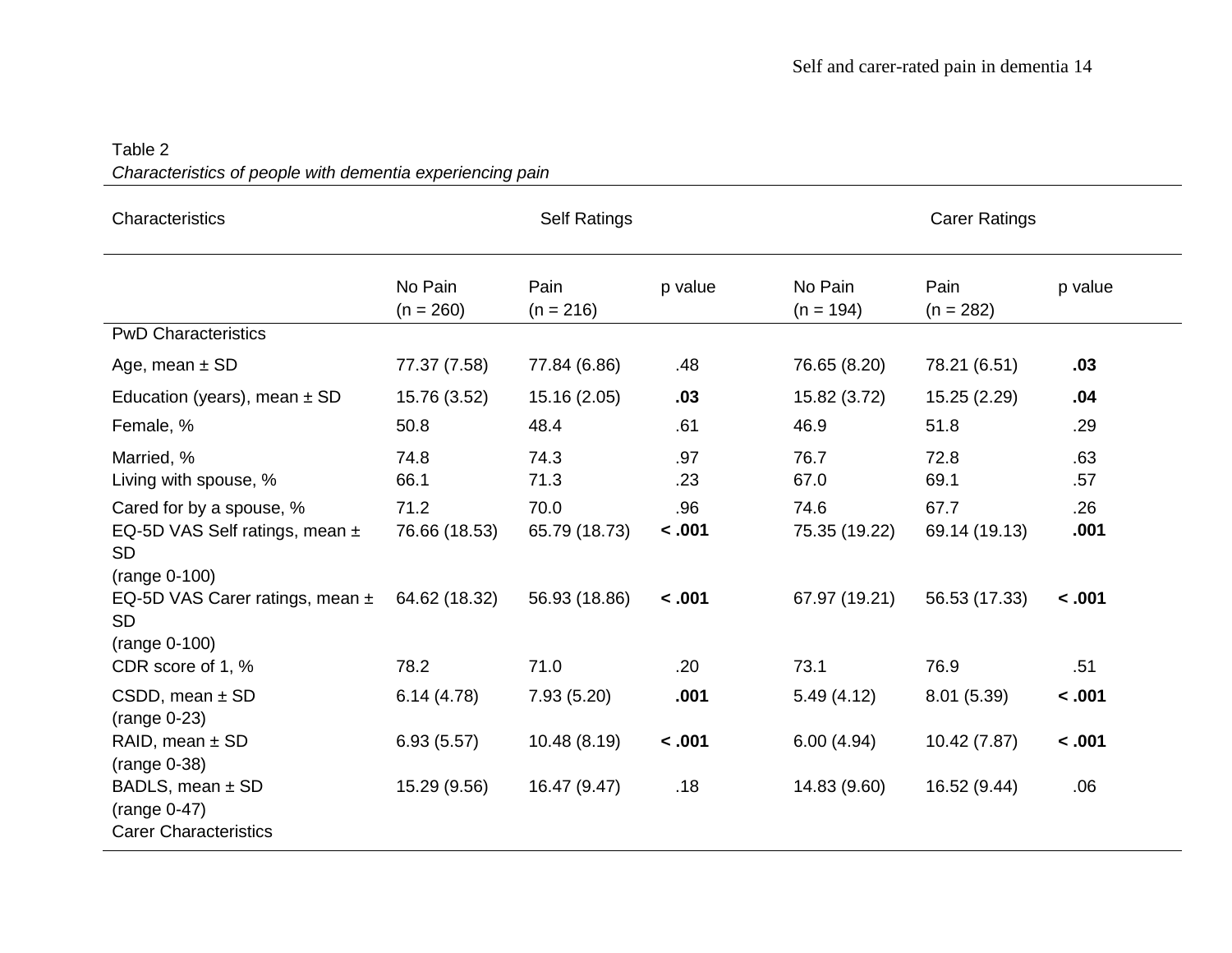| Age, mean $\pm$ SD                                                                                    | 69.95 (11.65)                             | 69.94 (11.74)                                                                   | .50 <sub>1</sub> | 69.29 (11.86)                                                          | 69.79 (11.58)                                         | .65    |  |
|-------------------------------------------------------------------------------------------------------|-------------------------------------------|---------------------------------------------------------------------------------|------------------|------------------------------------------------------------------------|-------------------------------------------------------|--------|--|
| Education (years), mean $\pm$ SD                                                                      | 16.84 (4.92)                              | 16.58 (4.69)                                                                    | .55              | 16.60 (3.61)                                                           | 16.81 (5.50)                                          | .65    |  |
| Female, %                                                                                             | 67.4                                      | 67.1                                                                            | .51              | 71.0                                                                   | 64.8                                                  | .16    |  |
| Married, %                                                                                            | 87.6                                      | 89.3                                                                            | .97              | 87.8                                                                   | 88.8                                                  | .80    |  |
| Living with relative %                                                                                | 45.8                                      | 36.1                                                                            | .28              | 34.2                                                                   | 47.6                                                  | .27    |  |
| EQ-5D VAS ratings, mean $\pm$ SD<br>(range 0-100)                                                     | 73.91 (19.30)                             | 73.30 (17.85)                                                                   | .72              | 76.01 (19.18)                                                          | 72.39 (17.65)                                         | .034   |  |
| Carer Experiencing Pain, %                                                                            | 45.8                                      | 53.5                                                                            | .06              | 35.2                                                                   | 58.9                                                  | < .001 |  |
| RSS, mean $\pm$ SD<br>$(range 0-24)$                                                                  | 21.32 (10.94)                             | 21.97 (10.60)                                                                   | .52              | 20.70 (10.86)                                                          | 22.18 (10.69)                                         | .15    |  |
| HADS -Depression, mean $\pm$ SD<br>$(range 0-16)$                                                     | 6.10(4.31)                                | 6.48(4.21)                                                                      | .33              | 3.83(3.30)                                                             | 4.52(3.54)                                            | .031   |  |
| HADS $-Anxiety$ , mean $\pm$ SD<br>$(range 0-19)$<br>$2^{147}$<br>$\cdots$ $\cdots$ $\cdots$ $\cdots$ | 4.09(3.49)<br>$\sim$ $\sim$ $\sim$ $\sim$ | 4.44(3.40)<br>$\frac{32}{20}$<br>$\mathbf{r}$ and $\mathbf{r}$ and $\mathbf{r}$ | .28              | 5.55(4.14)<br>$\mathbf{u}$ $\mathbf{v}$ $\mathbf{v}$ $\mathbf{v}$<br>. | 6.74(4.29)<br>$\cdot$ 29 $\sim$ $\sim$ $\sim$ $\cdot$ | .003   |  |

*Note.* EQ-5D – EuroQoL<sup>47</sup>; CDR – Clinical Dementia Rating <sup>32</sup>; CSDD - Cornell Scale for Depression in Dementia <sup>29</sup>; RAID -Rating of Anxiety in Dementia <sup>28</sup>; BADLS - Activities of Daily Living Scale <sup>31</sup>; RSS – Relative Stress Scale <sup>33</sup>; HADS – Hospital and Anxiety Depression Scale <sup>30</sup>.

# Table 3 *Logistic regression analysis predicting self and carer rated pain for people with dementia*

| Variable |  | Odds ratio<br>Exp(B) | Lower 95% C Upper 95% CI Variable |  |  | Odds ratio<br>Exp(B) | Lower 95% (Upper 95% CI |
|----------|--|----------------------|-----------------------------------|--|--|----------------------|-------------------------|
|----------|--|----------------------|-----------------------------------|--|--|----------------------|-------------------------|